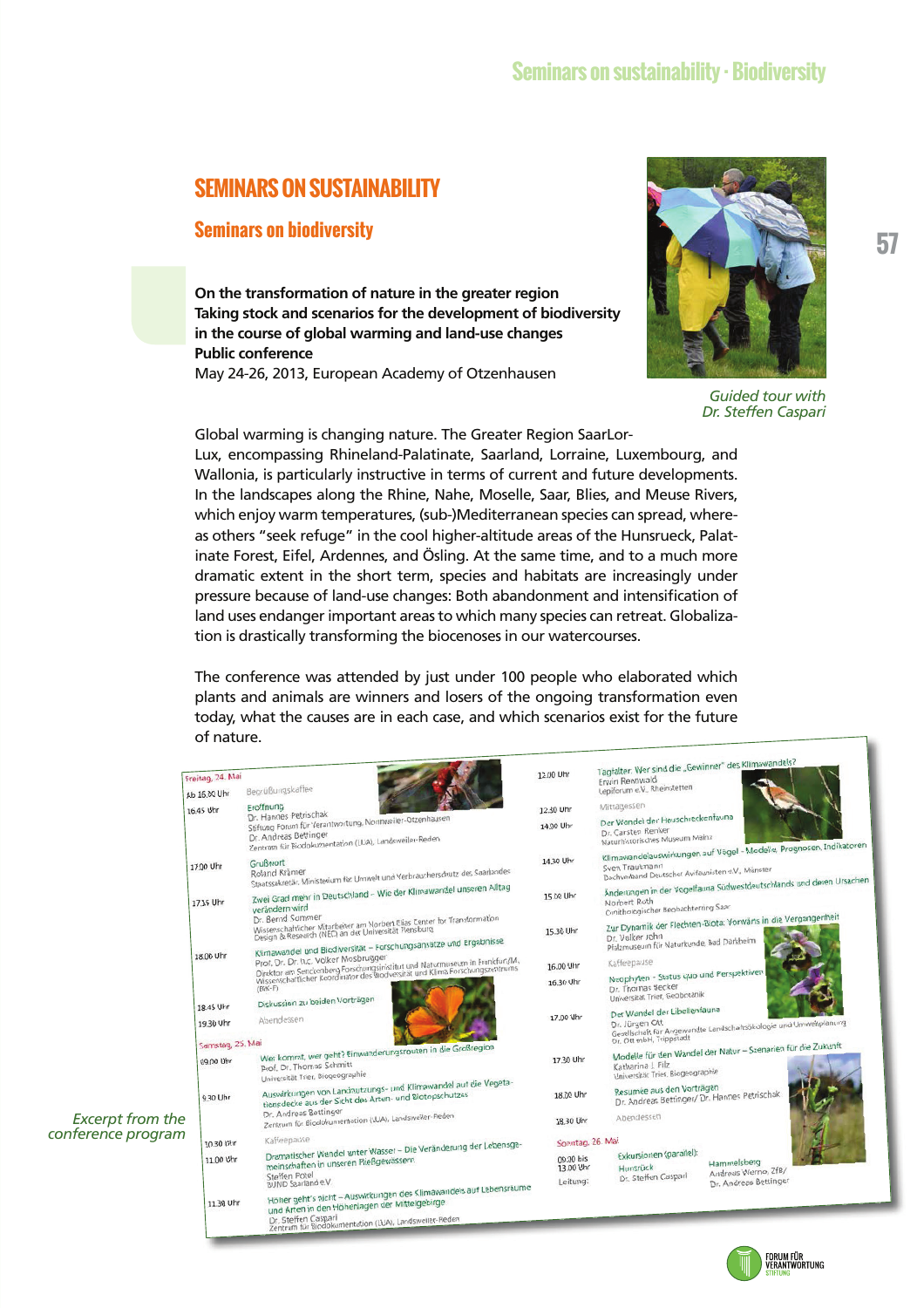### **University seminars, continuing education for teachers, lectures, publications on biodiversity**

In the spring semesters of 2010 and 2011, Dr. Hannes Petrischak taught seminars on biodiversity for students enrolled in a certificate program at the endowed chair for Sustainable Development at Saarland University. In the context of the chair's lecture series ("workshop dialogue"), an introductory lecture was given on this topic several times. The topic has always played a special role in continuing education for teachers and in working with students at schools, for example nature hikes with elementary school classes. Forum für Verantwortung was also involved in the module "biodiversity" in the certificate course "Education for sustainable development" for teachers at the BNE (Education for sustainable development) Center at the Saarland Institute for Education and Media (LPM). Lectures were also held during a teacher-student seminar of the UNESCO project schools in Saarland ("From Costa Rica to the Blies district"), in the framework of the project "Blooming Schoolyards" in Saarlouis County ("Insects visiting flowers"), and at seminars for participants in the Voluntary Year of Ecological Service (FÖJ). Public lectures were given at the International Forum at the Bergstraße Community School in Seeheim-Jugenheim, in lecture series at the Environmental Campus Birkenfeld, in the context of regional events on the topic of orchard meadows, and at the European Children's Book Fair in Saarbrücken in May, 2014.



### **Professor Josef H. Reichholf**

Josef H. Reichholf, a zoologist, ecologist, and evolutionary biologist well-known to a broad audience, has supported Forum für Verantwortung with extremely erudite lectures filled with anecdotes on various topics at several colloquiums: "The enigma of becoming human" (Evolution, 2002), "The past thousand years—An ecological retrospective" (The future of the Earth, 2005),

"Why do we have such an oversized brain?" (From evolution to sustainability, 2014). In his book "The demise of diversity" in the book series on the future of the Earth (p. 69), he emphatically describes the interconnections between meat consumption and clearing of the rain forest, between overfertilization of the landscape and the loss of birds and butterflies, but also success stories about rescuing endangered animal species. He has given numerous public lectures on this topic. In addition, he is always a well-regarded discussion partner for the foundation's team on diverse subjects centered around humankind and nature. At the conclusion of the colloquium series, his dinner speech on "Raven-black intelligence" was met with an enthusiastic response. His wife Miki Sakamoto also provides a special source of inspiration for encountering nature with her German-Japanese nature poetry.

 $2015$  =  $2014$  =  $2013$  =  $2012$  =  $2011$  =  $2010$  = -2009  $\cdots$  2008  $\cdots$  2007  $\cdots$  2006  $\cdots$  2005 $\cdots$  2004  $\cdots$  2003  $\cdots$  2002